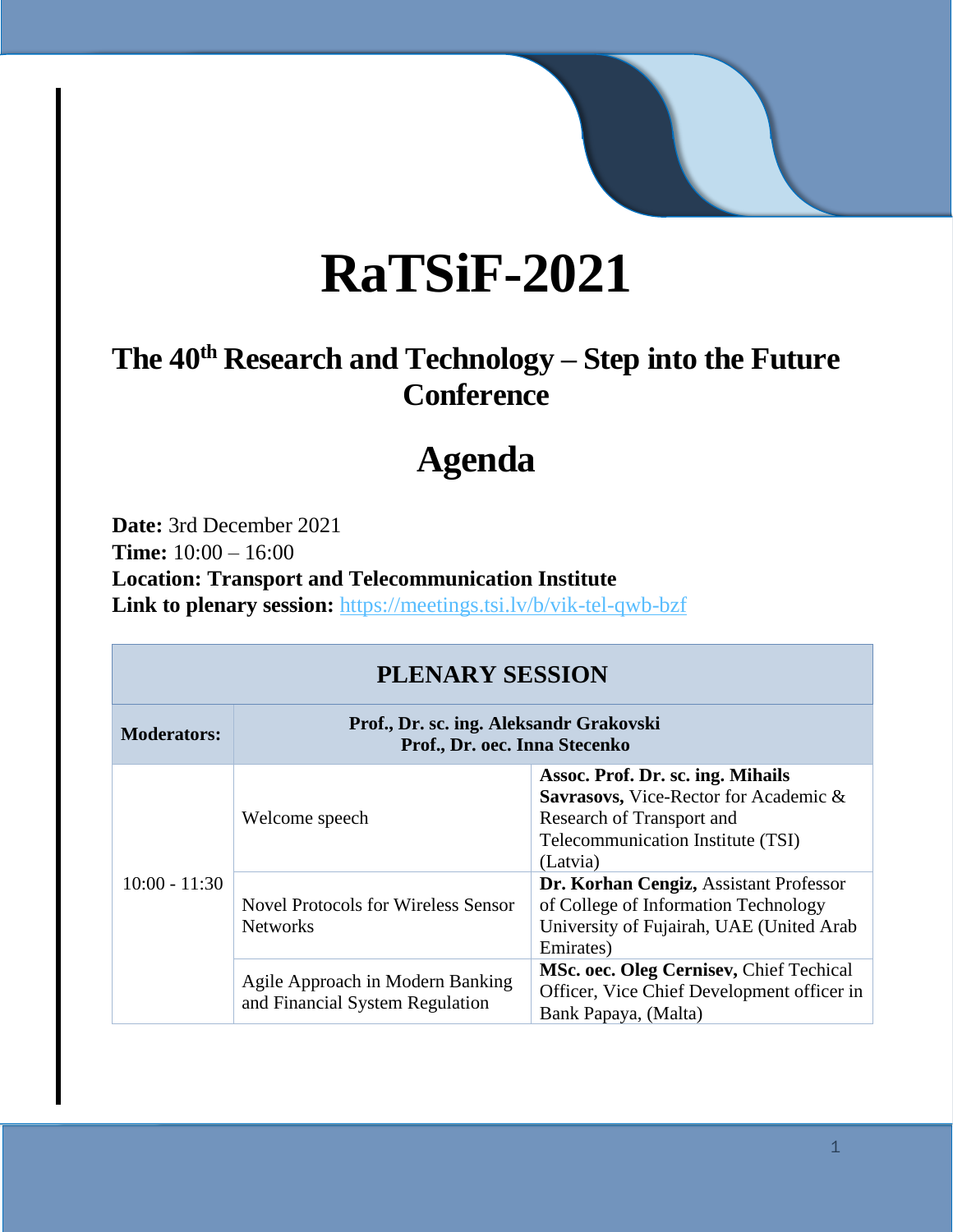### *Parallel Session*

#### **SESSION #1**

Link to Session 1: <https://meetings.tsi.lv/b/vik-mns-gug-4wo>

| <b>COMPUTER PROBLEMS OF THE INFORMATION SOCIETY</b><br><b>INFORMĀCIJAS SABIEDRĪBAS DATORIZĀCIJAS</b><br><b>PROBLEMAS</b><br>12:00-16:00<br>КОМПЬЮТЕРНЫЕ ПРОБЛЕМЫ ИНФОРМАЦИОННОГО<br><b>ОБЩЕСТВА</b> |                                                                                                                                            |                           |  |  |
|-----------------------------------------------------------------------------------------------------------------------------------------------------------------------------------------------------|--------------------------------------------------------------------------------------------------------------------------------------------|---------------------------|--|--|
| <b>Moderators:</b>                                                                                                                                                                                  | Assoc. Prof., Dr. sc. ing. Mihails Savrasovs<br>Prof., Dr. sc. ing. Boriss Misnevs                                                         |                           |  |  |
| $12:00 - 16:00$                                                                                                                                                                                     | Development and Research of an Artificial Intelligence-<br><b>Based Figure Skating Referee System</b>                                      | Sarmite Danilova          |  |  |
|                                                                                                                                                                                                     | Isolation and Protection of the Motor-Generator Pair System                                                                                | Hamza Rauf                |  |  |
|                                                                                                                                                                                                     | <b>Evaluation of Critical Success Factors for an Airline</b><br><b>Business Intelligence System</b>                                        | <b>Edite Kolveite</b>     |  |  |
|                                                                                                                                                                                                     | Trends and Challenges in Digital Transformation of<br>Financial Intelligence Units: Case Study of Financial<br>Intelligence Unit of Latvia | Ligita Pula               |  |  |
|                                                                                                                                                                                                     | Improving the Decision Support System by Applying ML-<br>Algorithms in a Telecommunications Company                                        | Aleksei Ryzhov            |  |  |
|                                                                                                                                                                                                     | Development of Requirements for the Intelligent European<br>Union's Large Scale it Systems in the Area of Freedom,<br>Security and Justice | <b>Aleksandrs Gromovs</b> |  |  |
|                                                                                                                                                                                                     | Research on Web Accessibility Requirements for<br>Ecommerce                                                                                | Alina Balabanova          |  |  |
|                                                                                                                                                                                                     | Research of a Person's Authentication Method Through the<br><b>Gesture Recognition</b>                                                     | Tony Philip Joykutty      |  |  |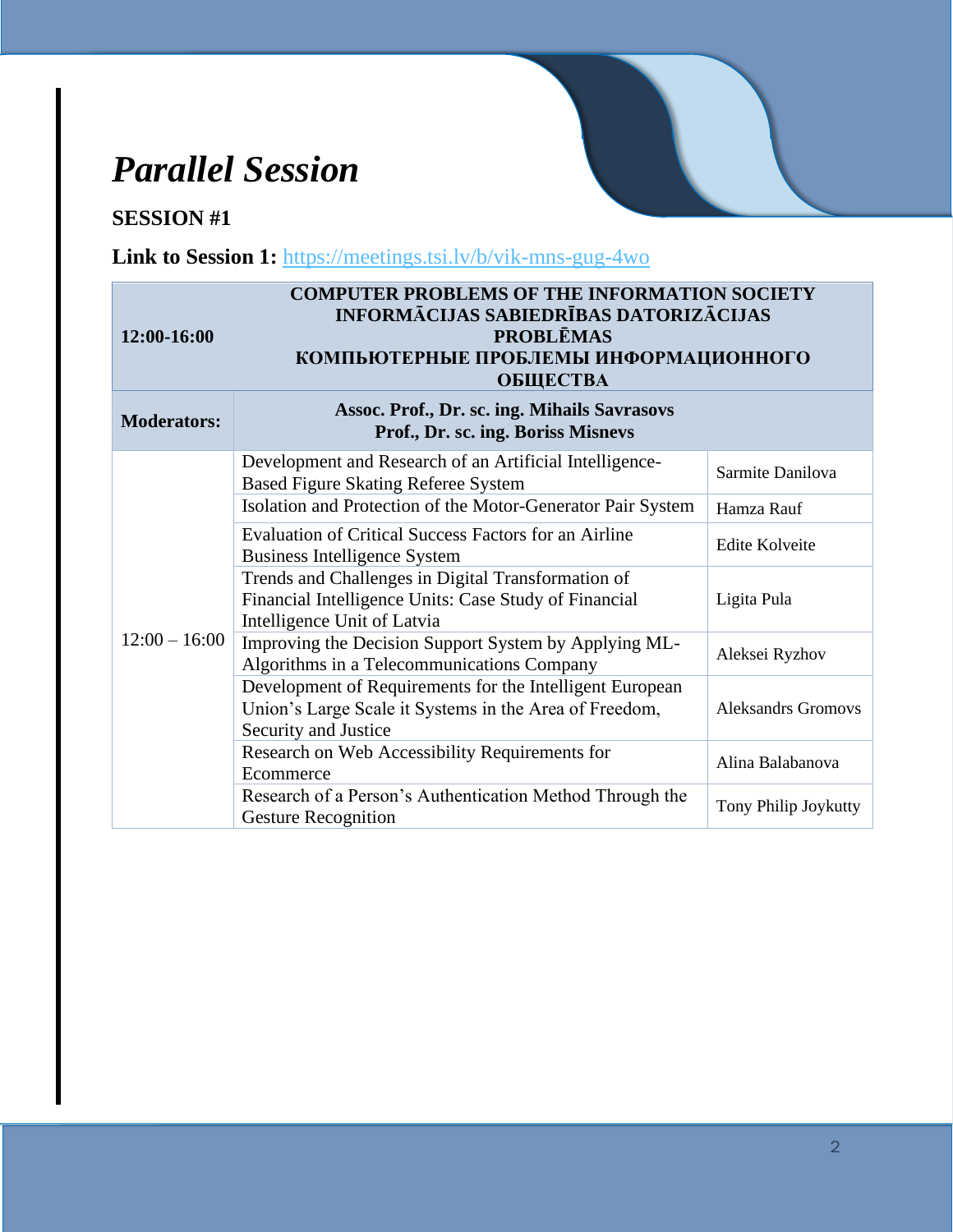### *Parallel Session*

#### **SESSION #2**

**Link to session 2:<https://meetings.tsi.lv/b/vik-onb-vth-ulo>**

| 12:00-14:00        | <b>INNOVATIONS AND SMART TECHNOLOGIES IN TRANSPORT AND</b><br><b>LOGISTICS</b><br>INOVĀCIJAS UN VIEDĀS TEHNOLOĢIJAS TRANSPORTĀ UN<br><b>LOGISTIKĀ</b><br>ИННОВАЦИИ И УМНЫЕ ТЕХНОЛОГИИ В СФЕРЕ ТРАНСПОРТА И<br>ЛОГИСТИКИ |                      |  |
|--------------------|-------------------------------------------------------------------------------------------------------------------------------------------------------------------------------------------------------------------------|----------------------|--|
| <b>Moderators:</b> | Prof., Dr. sc. ing. Irina Yatskiv<br>Prof., Dr. sc. ing., Dr. habil. sc. ing. Igor Kabashkin                                                                                                                            |                      |  |
| $12:00 - 14:00$    | Selection of Delivery Method of Spare Parts for Aviation                                                                                                                                                                | <b>Artem Kharlov</b> |  |
|                    | Autoparka Elektrifikācijas Iespēju Izvērtējums Kravu<br>Pārvadājumu Nozarē                                                                                                                                              | Inese Rodčenkova     |  |
|                    | Improving Manufacturing Company's Order-to-Delivery<br>Process                                                                                                                                                          | Roman Atanasov       |  |
|                    | Composite Index Analysis and Development for<br>Evaluating of Supply Chain Effectiveness in Airline<br><b>Catering Services</b>                                                                                         | Ulyana Sobolevskaya  |  |
|                    | Piegādes JYSK Klientiem COVID-19 Pandēmijas Laika<br>Ietekmē                                                                                                                                                            | Artūrs Meisters      |  |